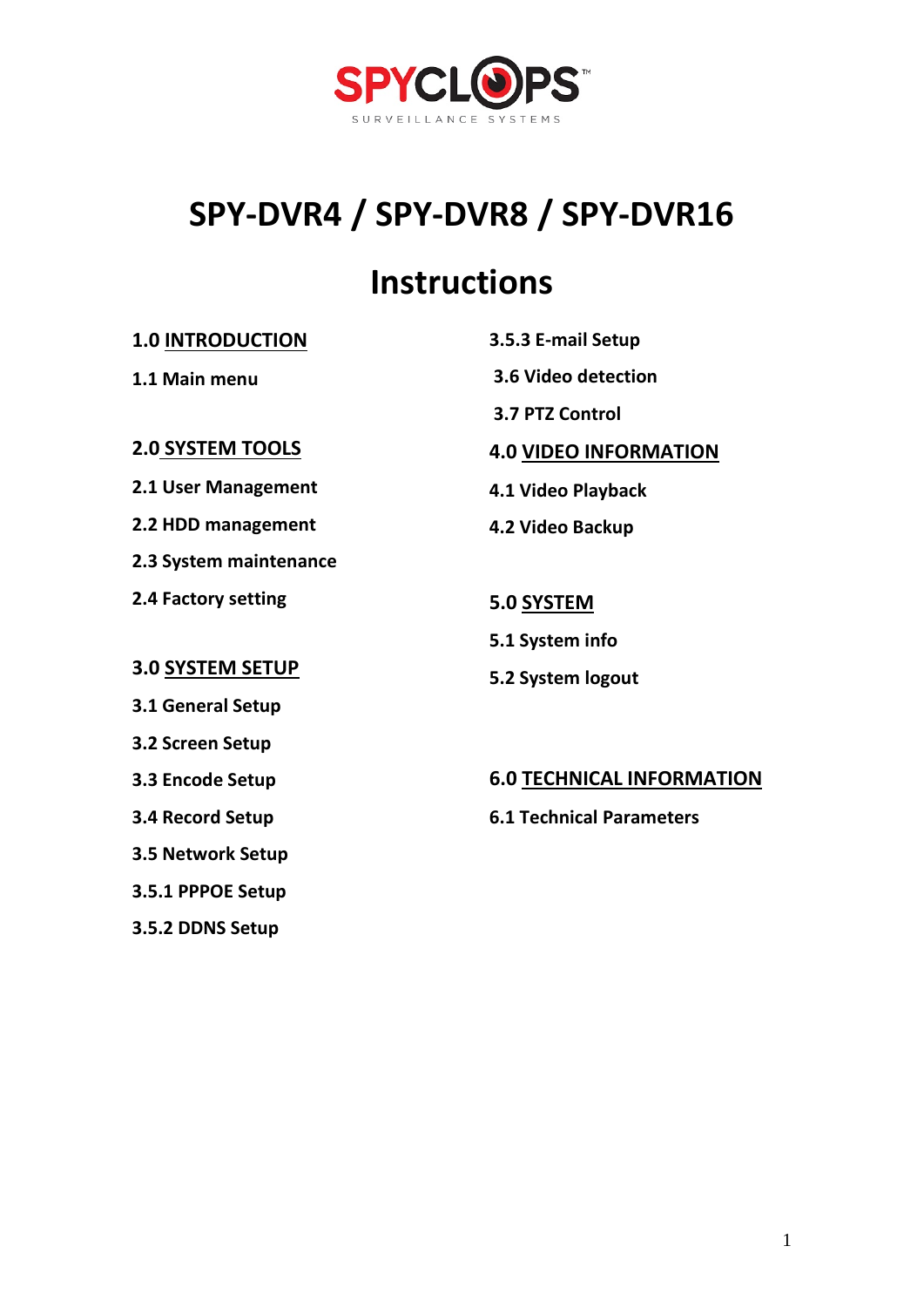

## **Congratulations on purchasing the SpyClops H.264 DVR Security System**

## **System Specifications:**

- **Multi-camera digital video recorder which includes motion detection, key buzzer alarm, e-mail and area masking**
- **The DVR uses state of the art H.264 video compression technology to maximize your recording time and optimize your video quality. H.264 compression saves hard drive space and supports faster data transfer.**
- **Data stored in the DVR can easily and quickly be backed up via a USB drive**
- **Up to 16 camera capacity so upgrading your system in the future will be easy and trouble free**
- **Apple and Android supported app so you can view your video feed from anywhere remotely**
- **An embedded Linux operating system provides you with stability and excellent network capabilities**
- **Ideal for residential and commercial installations**

#### **Your System Includes:**

- **4, 8 or 16 channel H.264 networkable DVR with pre-installed hard drive**
- **Power adapter**
- **USB mouse**



*\*Note:* **Remove the equipment from its packaging and place it on a clean, flat surface. Inspect each item. If any visible damage is present, contact your supplier please verify your order is complete**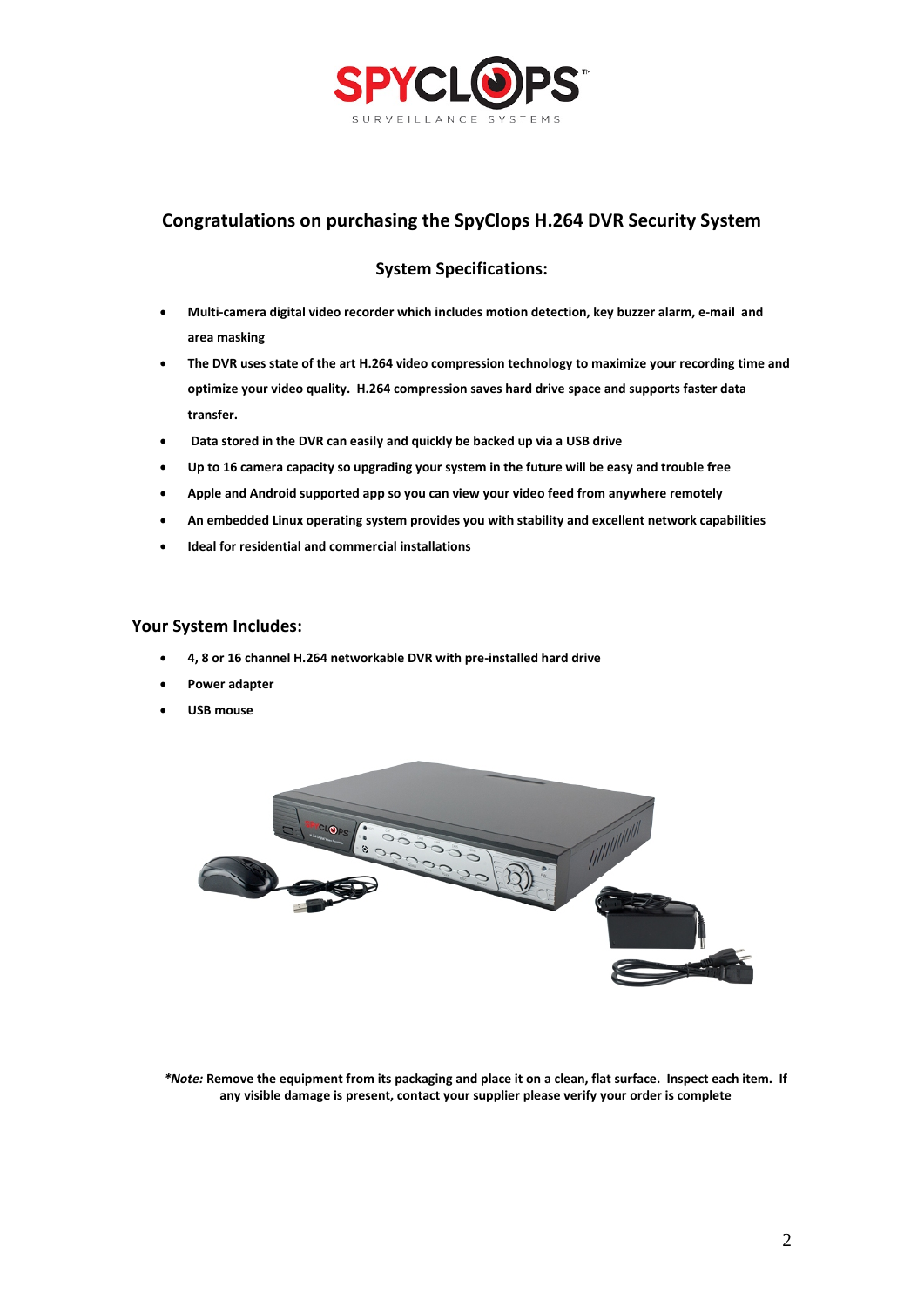



- 1. BNC video in from cameras
- 2. Video out to TV (BNC to RCA cable)
- 3. HDMI output
- 4. RS485 port for PTZ camera control
- 5. ON/OFF power switch
- 6. RCA audio IN and OUT
- 7. VGA output to monitor
- 8. RJ45 ethernet port
- 9. Mouse/USB backup
- 10. DC 12V adapter port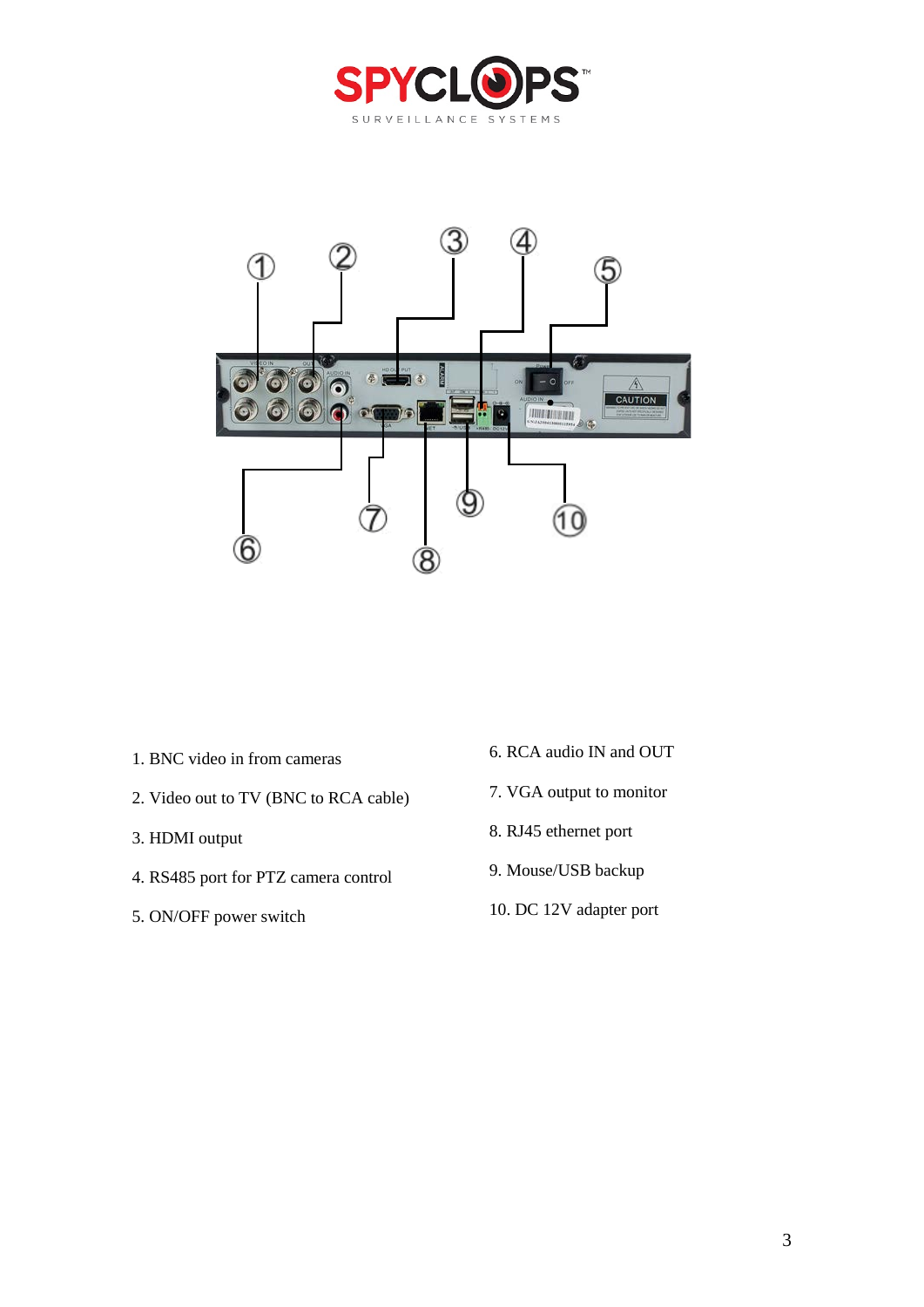

## **1.0 INTRODUCTION**

#### **1.1 Main Menu Introduction**

Right click the mouse and you will find the main menu (it can also be accessed by pressing the "**MENU**" key). The main menu consists of the following components:



- **X1 view** Click to view which channel you want to view
- **X4 view** Click to view 4 channels
- **Video playback** Shortcut to the **"video playback"** option
- **Manual record** Set manual recording for one or all channels by choosing the **"All on"** option. To turn off click the **"All off"** option for all or one channel
- **PTZ control** Shortcut to PTZ. Use this option to set the **"Presets"** for PTZ cameras
- **Volume** If you are recording audio along with video you can adjust the recording volume here  **\*Note:** If you are recording audio as well as video, you need to go to the **"Encode setup"** option and choose **"AV stream"** for the **"Encode mode"**
- **Setup** Goes to the **"setup"** menus
- **Shutdown** Shortcut to "**shutdown"** the system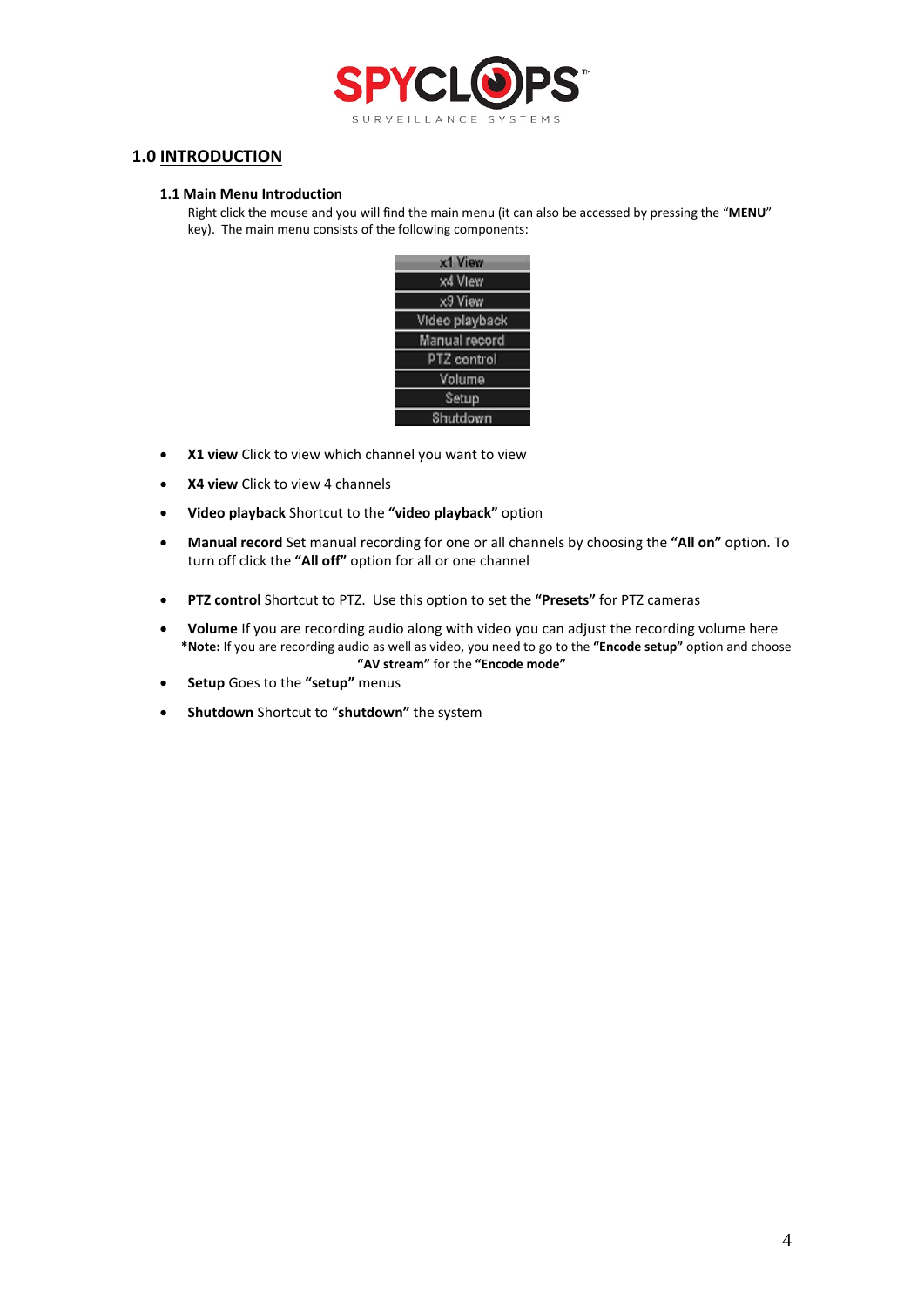



## **2.1 User Management**

The default admin user has no password set up, to set up a password you need to highlight admin, then select **"set password"**. Skip the **"old password"** field (since it defaulted blank) and add a **"new password"**.

 *\*Note:* **This will need to be done in order to view the DVR remotely**

- You may add a new **"user",** but remember that if you want the new user to have access to setup, system tools AND remote you need to check the **"super user"** box, otherwise you can select what this user can see/do in the checkboxes displayed under **"username"** and **"password"**. Hit **"OK"** and save changes
- If you add a new **"user"** and forget to assign permissions, simply select the user and choose **"Edit user"** to the right. You can then either pick **'super user"**, assign each permission separately or select permissions by group of **"setup", "system tools"** or **"remote"**
- This is also where you can delete users. Simply highlight the user you no longer want and hit **"delete user",** don't forget to click "**yes"** and **"ok"**
	- *\*Note*: if you forget your password, you can reset it by pushing the up arrow on front of the DVR **10 times** to reset the unit back to the default user



*\*Note:* **Click "OK" to save any changes then right click twice to save your configurations after every change you make**



- Before turning ON the DVR, confirm the DVR is plugged in with the **provided power supply**. Connect the mouse using the USB port in the back of the DVR. After switching power, the **POWER** light might be flashing, this is normal. The system will then show a warning to format the **HDD** (hard drive). Using the mouse, you will click **"OK"**
- To format the HDD right click with your mouse and select **"Setup"** then left click to select **"System Tools"**  then select **"HDD management".** Select the checkbox of the HDD you want to format then click the **"Format"** checkbox "√" click **"Format",** click **"Yes"** to start.

| HDD management |                       |          |             |                     |        |  |  |
|----------------|-----------------------|----------|-------------|---------------------|--------|--|--|
| Hard disk list |                       |          |             | <b>Zi</b> Overwrite |        |  |  |
| ID             | Model                 | Capacity | <b>Used</b> | <b>Status</b>       | Format |  |  |
| 1              | ST1000DM003-9YN1      | 926 GB   | 926 GB      | Formatted           | О      |  |  |
| $\overline{2}$ |                       |          |             |                     | o      |  |  |
| $\overline{3}$ |                       |          |             |                     | П      |  |  |
| $\frac{1}{4}$  |                       |          |             |                     | o      |  |  |
|                | Auto delete old files |          |             |                     | Format |  |  |
| Disable        | 30<br>Θ               | days ago |             |                     |        |  |  |
|                |                       |          | 0k          |                     | Cancel |  |  |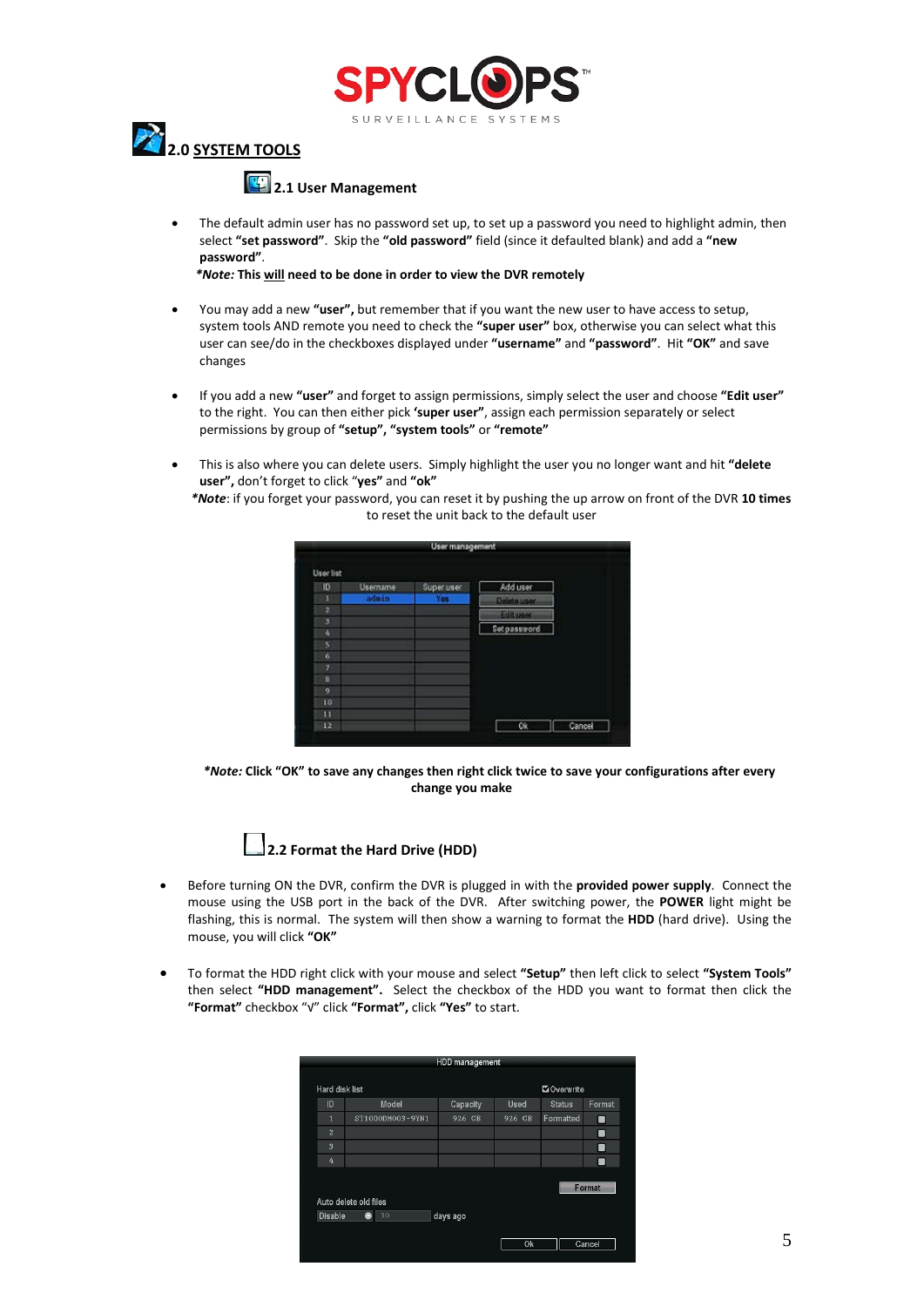



• Perform a S**ystem** update, **Logo** update or **Resource** update from **USB storage** and click start

| System upgrade USB storage                                                     | System | о | <b>Start</b> |
|--------------------------------------------------------------------------------|--------|---|--------------|
|                                                                                |        |   |              |
|                                                                                |        |   |              |
|                                                                                |        |   |              |
| If failed to Upgrade, Please Insert usb storage and make sure help.rom exists. |        |   |              |
| DVR system will be rehabilitated by rebooting about 3 minutes.                 |        |   |              |



• Factory reset **"all"** or each setup choice you choose

|                        | <b>Factory setting</b>    |                       |
|------------------------|---------------------------|-----------------------|
| CAIL                   |                           |                       |
| General setup          | <b>D</b> Network setup    | <b>CaSensor setup</b> |
| <b>CiEncode setup</b>  | <b>El Screen setup</b>    | <b>CAPTZ</b> setup    |
| <b>Ci</b> Record setup | <b>Di</b> Video detection | CHDD management       |
|                        |                           |                       |
|                        |                           |                       |
|                        |                           | Cancel<br>Ok          |
|                        |                           |                       |



**3.0 SYSTEM SETUP** 

## **3.1 General Set-up**

- **Date time:** This option is used to set up the date and time. If the wrong information is left populated, the DVR will not record properly  *\*Note*: click **"Apply"** to save date and time changes
- **Date format: [**year, month, day], [month, day, year], [day, month, year]
- **Auto Logout:** When enabled, the DVR will automatically logoff the present user if there is 10 minutes without operation. They will need to login again to operate the device
- **Key buzzer**: **"Enable"** will activate a beep when the DVR buttons are pushed. **"Disable"** will prevent beeps from sounding when the buttons are pushed
- **Language:** You can select one of six different languages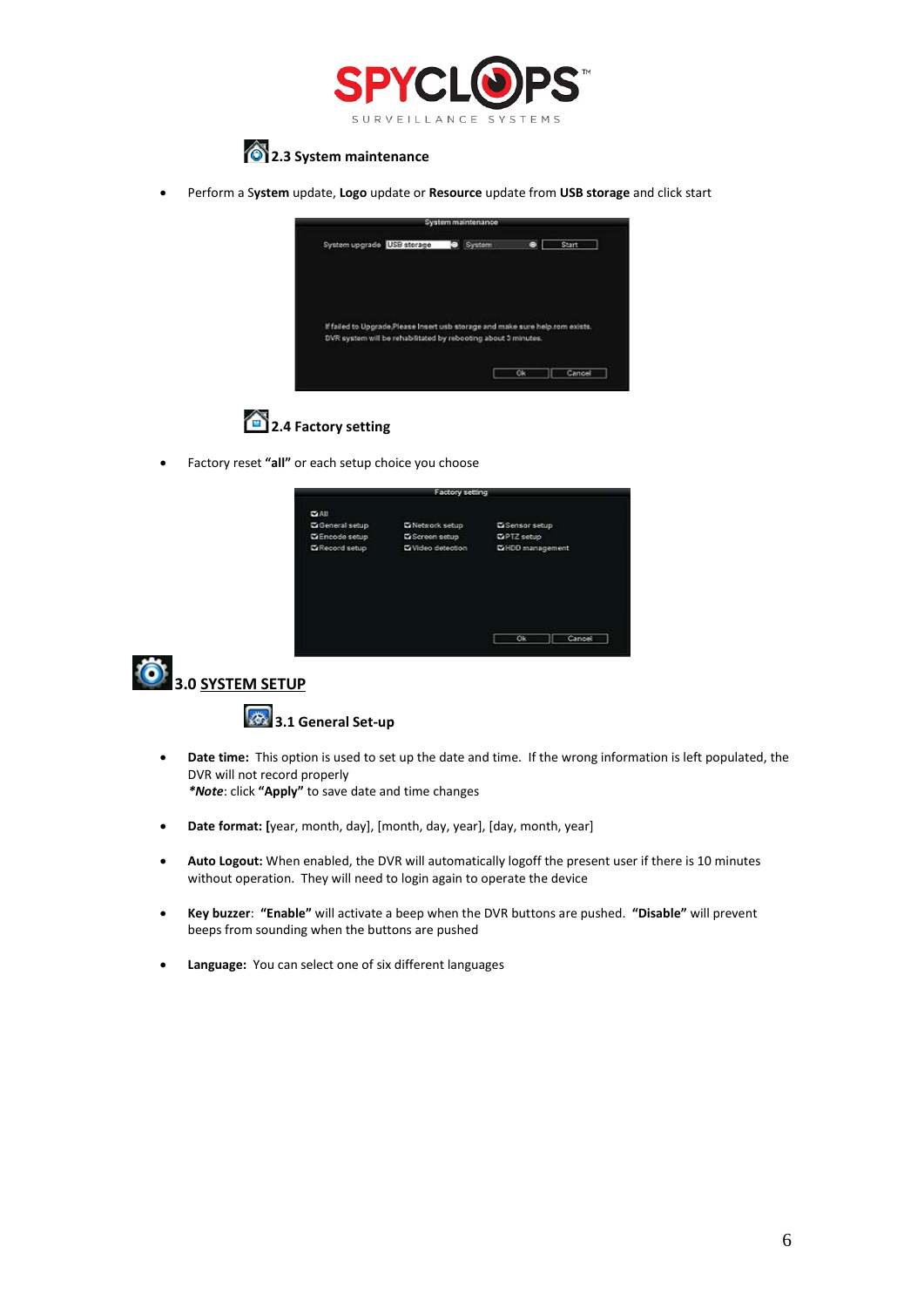

• **Standard: "PAL"** is default setting. **"NTSC"** is the standard for North America and will need to be selected for a clearer picture. If you are outside of North America you will need to check to see what standard your country uses

*\*Note:* Any time you change the resolution, the system will have to be rebooted to make changes

|             |                   |   | General setup |    |        |
|-------------|-------------------|---|---------------|----|--------|
| Date time   | 2003/07/01        | ۰ | 03:58:21      | ۰  | Apply  |
| Date format | <b>YYYYIMMIDD</b> | ٠ |               |    |        |
| Auto Logout | Disable           | ை |               |    |        |
| Key buzzer  | Enable            | 5 |               |    |        |
| Language    | English           | Θ |               |    |        |
| Standard    | <b>NTSC</b>       | ø |               |    |        |
| KeyPad Type | Standard          |   |               |    |        |
| Remote ID   | 255               |   |               |    |        |
|             |                   |   |               |    |        |
|             |                   |   |               |    |        |
|             |                   |   |               |    |        |
|             |                   |   |               | 0k | Cancel |



- **Channel:** This will select each camera view so you can adjust each one accordingly
- **Color Adjust:** To adjust Hue, Brightness, Saturation, and Contrast of each channel as needed. You can copy your configuration to either another channel or all channels.
- **Camera Title:** You can change each camera name as you select each different channel
- **OSD Alpha:** The menu transparency can be adjusted as needed
- **VGA resolution:** Choose the best VGA resolution for your **monitor size,** keep in mind if you are viewing on a computer or laptop, will you have the screen maximized? The following chart can assist you in determining which resolution is best for your monitor/screen

| <b>RESOLUTION</b>      | <b>SCREEN SIZE</b>        |
|------------------------|---------------------------|
| 800 x 600              | 780 x 430                 |
| 1024 x 768             | $1000 \times 600$         |
| 1280 x 1024            | 1180 x 850                |
| 1920 x 1080p 50Hz/60Hz | Most standard televisions |

- **TV Adjust:** Not all screens will need this option. If you can't see every corner of your menu screen; TV Adjust will let you adjust the sides, bottom and top to fit the menu into your screen view
- **Auto Switch:** Select to switch camera views automatically. Can choose between every 2 seconds up to every 10 seconds

|                                      |                             |           | Screen setup               |           |        |  |
|--------------------------------------|-----------------------------|-----------|----------------------------|-----------|--------|--|
| Channel<br>Camera Title<br>OSD Alpha | 1<br>CAM1<br>о<br>۵         | ۰         | Color adjust               |           |        |  |
| VGA resolution<br>Auto Seitch        | 1920x1080p60Hz<br>5 seconds | ٠         | <b>TV Adjust</b><br>Enable | Skip loss |        |  |
|                                      | *x1 View                    | O x4 View |                            |           |        |  |
|                                      |                             |           |                            |           |        |  |
|                                      |                             |           |                            | <b>Ok</b> | Cancel |  |
|                                      |                             |           |                            |           |        |  |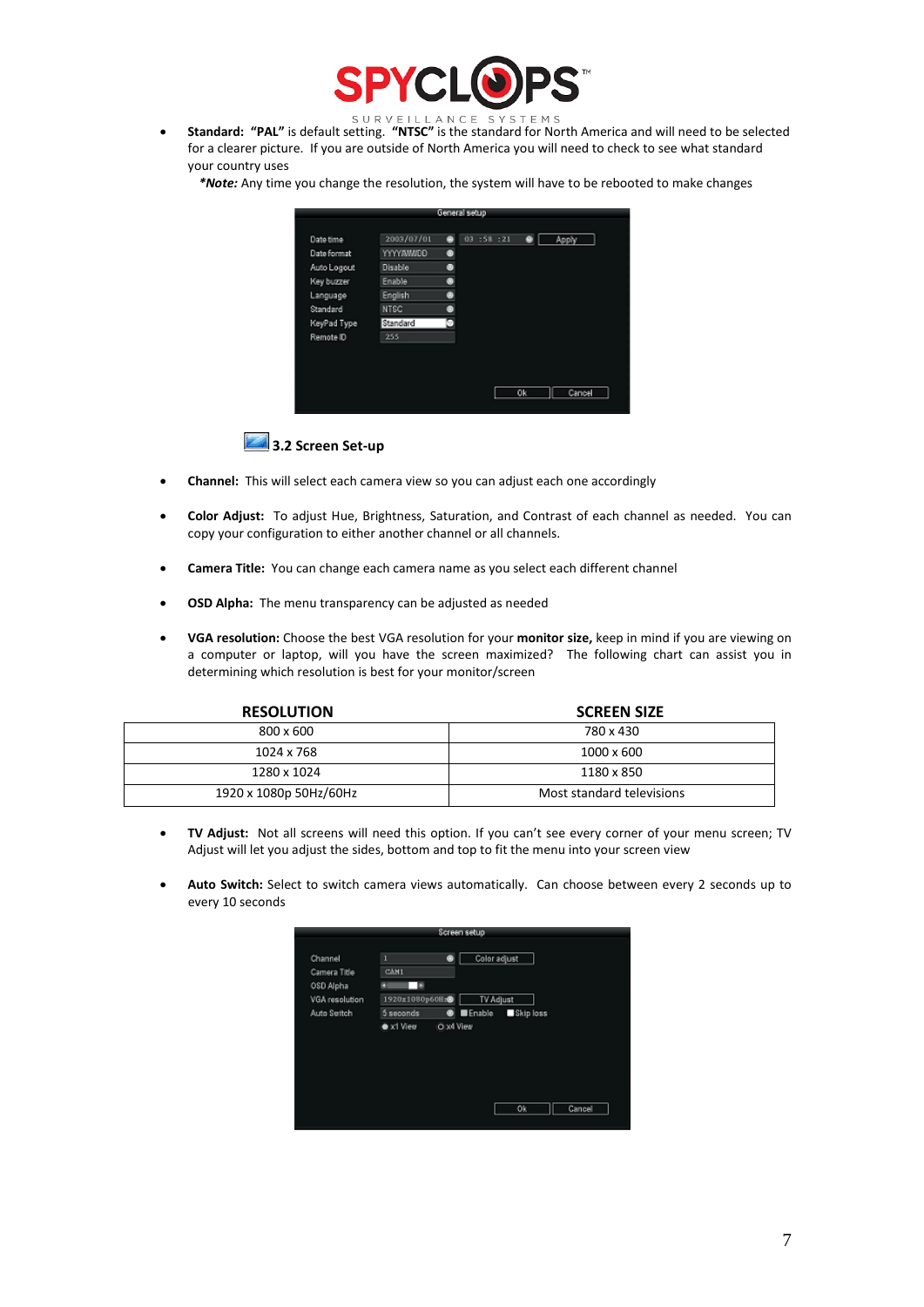



*\*Note:* If you have your target bitrate, but are having trouble achieving an acceptable quality video, you will have to cut back in some aspect. The contributing factors that will lead to a higher video bitrate are the amount of pixels (the resolution of the video), the frame rate, and the amount of motion present

- **Channel:** You can assign different settings to each channel (camera view). Remember after choosing all the settings for each channel to hit **"OK"** and right click twice to save
- **Stream:** This is where you will set the settings for your main stream and sub stream. The main stream is the stream you will see locally and can support "**D1"** encode format. Sub stream is the stream you will see remotely from your phone so you wont need higher resolution, it should be "**CIF"** format
- **Encode Mode:** Select **"Video only"** for encoding video, select **"AV stream"** for encoding video and audio
	- **Constant Bitrate** This is the default encoding mode, and also the most basic. In this mode, the bitrate will be the same for the whole file. It means that each part of your video file will be using the same number of bits. The complex parts will be of a lower quality than the easiest ones. The main advantage is that the final files size won't change and can be accurately predicted. **This mode is not recommended Average Bitrate** In this mode, you choose a target bitrate and the encoder will try to constantly maintain an average bitrate while using higher bitrates for the parts of your video that need more bits. The result will be of higher quality than CBR encoding while the average file size will remain predictable, so **this mode is highly recommended over CBR. Variable Bitrate** In this mode, you choose the desired quality on a scale going from 9 (lowest quality/highest distortion) to 0 (highest quality/lowest distortion). Then you choose the optimal number of bits to spend for each part. The advantage is that you are able to specify the quality level that you want to reach; **the inconvenient is that the final file size is totally unpredictable.**
- **Bitrate mode:** This will be dependant on your bandwidth and specific needs

• **Encode format:** For the main stream we recommend **NTSC** with **D1** format

|             | <b>QCIF</b> | CIF       | HD <sub>1</sub> | D1        |
|-------------|-------------|-----------|-----------------|-----------|
| <b>NTSC</b> | 176 x 120   | 352 x 240 | 720 x 480       | 720x576   |
| <b>PAL</b>  | 176 x 144   | 352 x 288 | 352 x 576       | 704 x 480 |

- **Rate:** In general, we recommend a bitrate of around 2 2.5 Mbps, which takes into account the average worldwide broadband connections for video output
- **Quality:** You can adjust your image quality fluctuation. **Highest**, **High**, **Medium**, **Low**, **Lowest**. **Highest** is recommended, although it **will** effect your bandwidth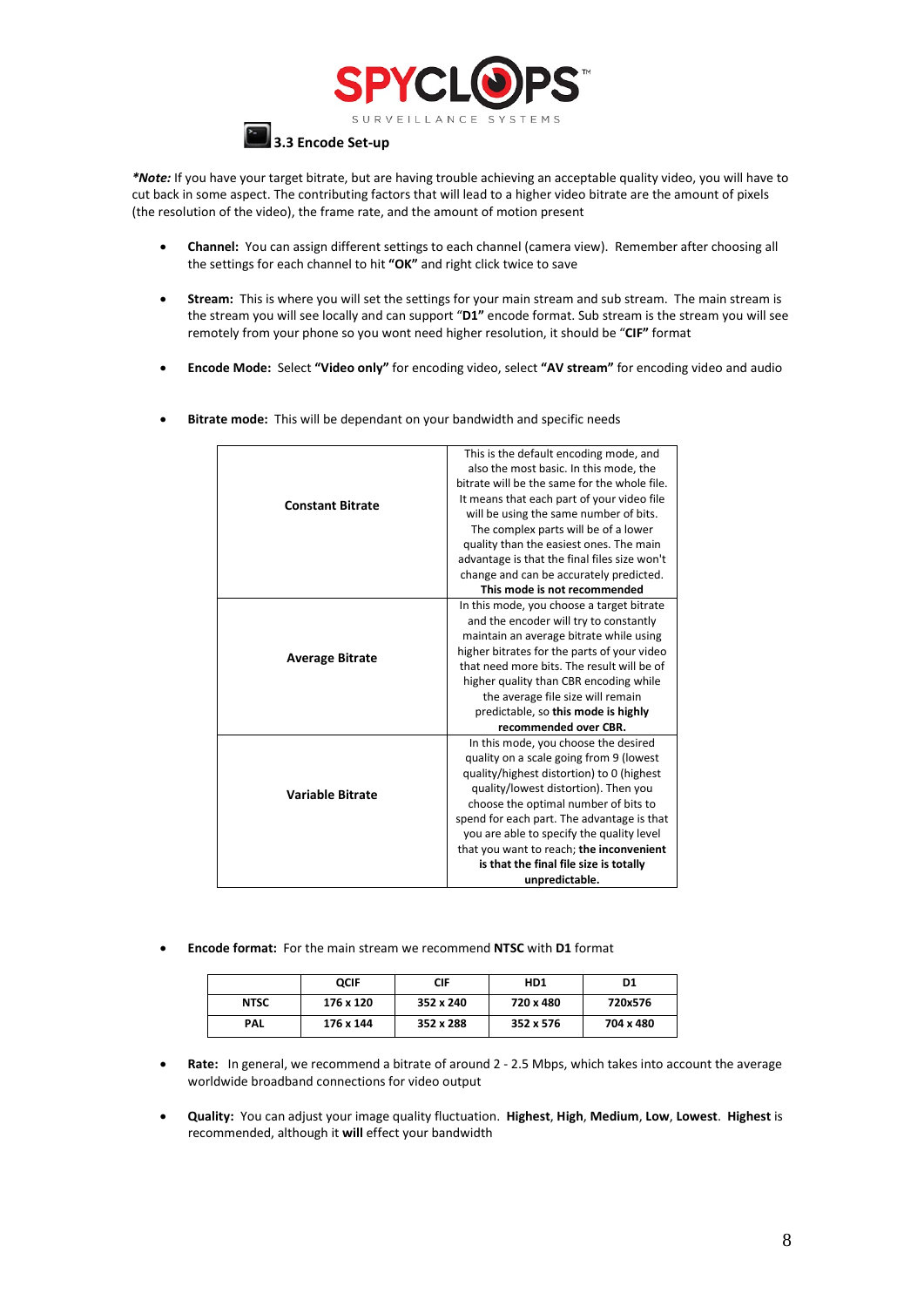

• **Frame rate:** The frame rate is how many unique consecutive images are displayed per second in the video to give the illusion of movement. Keep in mind, that the minimum limit that our brain needs to perceive moving frames as a video is 24 Frames per Second, so there is no big difference between 24 and 30 fps except the higher frame rate **will** effect your bandwidth and data storage

| Channel        | п          | $\bullet$ | Stream        | Main stream | Θ |
|----------------|------------|-----------|---------------|-------------|---|
| Encode mode    | Video only | Θ         | Bitrate mode  | Constant    | ۵ |
| Encode format  | D1         | ۰         | Constant rate | 2Mbps       | ۰ |
| <b>Quality</b> | Highest    | $\bullet$ | Framerate     | 30fps       | ۰ |
|                |            |           |               |             |   |
|                |            |           |               |             |   |



Use your mouse and click the right button to select **"Setup"** key, select **"System setup"**, and select **"Record Setup"**

- **Channel:** Pick the camera view you want to record
- **Weekday:** Choose the day you would like to set up, or you can choose **"Everyday"** if you want everyday to be recorded at the same times/settings.
- **Modes:** "**Manual"** is when you have manually specified the recording, and it is in **blue. "Time"** will give a constant recording according to what time you have selected, and is shown in **red** on the time bar, **"Motion"** will only record when motion is detected and is shown in **green** on the time bar and **"Sensor"** Sensor option is not available in current models. The time bar will display which recording option is running for the full 24 hour day

 *\*Note:* **"Motion"** is recommended in order to save disk space

| Channel         | ı                        | $\bullet$   | Weekday       |        | Thursday         |                  |
|-----------------|--------------------------|-------------|---------------|--------|------------------|------------------|
| Schedule1       | 00 <sub>1</sub><br>$-00$ | 23:59       | <b>E</b> Time |        | <b>Ei</b> Motion | <b>Ei</b> Sensor |
| Schedule2       | 0O<br>: 00               | $-59$<br>23 | ■             |        | π                | π                |
| Schedule3       | 0Ō<br>: 00               | :59<br>23   | ■             |        | п                | π                |
| Schedule4       | 00:00                    | 23:59       | ■             |        | ■                | ٠                |
| $\ddot{\rm{o}}$ | 4                        | B.          | 12            | 16     | 20               | 24               |
|                 | Time                     |             | Motion        | Sensor |                  |                  |
| Copy to         | ī                        | ۵           |               |        | Ok               | Cancel           |

• **Copy to:** Select the target channel on the right. Then select **"Copy to"** and **"OK".** The system will set the current channel setup information to other channels selected or **"all"**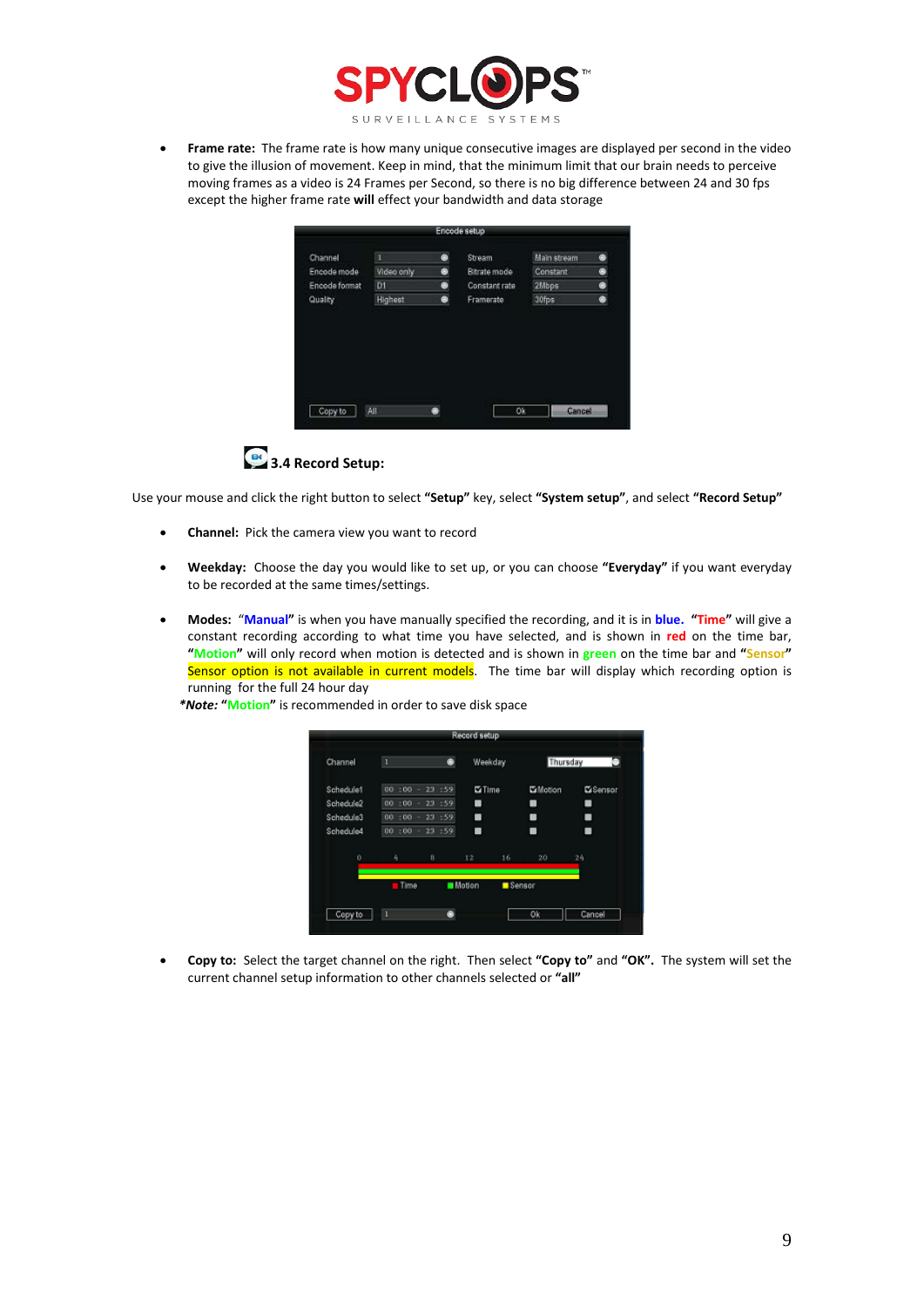

#### *\*Note:* **Make sure before configuring network settings that you have an Ethernet cable connected from your DVR to your router**

## **3.5 Network Setup:**

- **DHCP:** When first setting up for network access, check the **"DHCP"** box and **"OK"** then right click twice to save. Go back into **"Network setup"** and unclick the **"DHCP"** so the DVR will not change it again
- **ESee:** if UPnP (Universal Plug and Play) is **enabled in your router**, you will see an ESee id number in which you will use to log into the phone app E-See to remotely view from an iphone or Android
- **IP address:** This is the unique address assigned to your DVR and will be used **locally** (within your network) in a web browser to view your DVR recording. This is also the address you will use if you need to port forward (for assistance with port forwarding, you can go to portforward.com for instructions according to your router model).

\**Note: you will need to allow Active X to install on your browser to view remotely*

- **Subnet mask:** Subnet for the network segment
- **Gateway:** This will be your router address
- **MAC address:** The physical address of the DVR
- **Web port:** This will need to be updated to the new port number if port forwarding is done through another port besides 80 (ports 6000-9000 are set aside for surveillance systems and will work best for port forwarding, we suggest 8082)
- **Preferred DNS:** This is the address for routing web access. **Not to be confused with DDNS**.

|                      |                               | Network setup        |                           |
|----------------------|-------------------------------|----------------------|---------------------------|
| <b>BDHCP</b>         |                               | ESee                 | - -                       |
| IP address           | 1.114<br>192.168.             | Subnet mask          | $\circ$<br>0.<br>0.<br>0. |
| Gateway              | $\bf{0}$<br>0.<br>о.<br>0.    | <b>MAC</b> address   | 0005-FE3B-8494            |
| Web port             | 80                            | <b>Preferred DNS</b> | $\circ$<br>0.<br>0.<br>ο. |
| This IP can be used. |                               |                      |                           |
| 3G Status:           | 3G Module Not Found           | PPPoE Status:        | Not connect               |
| 3G IP:               | <b>STATE</b>                  | <b>PPPoE IP:</b>     | <b>START</b>              |
| PPPoE                | <b>DONS</b><br>3 <sub>G</sub> | $x$ -Mail            |                           |
|                      |                               |                      |                           |
|                      |                               | Ok                   | Cancel                    |

#### **3.5.1 PPPOE setup:**

 *Note:* PPPoE is for use with dial-up and DSL connection

- **PPPoE function:** select "√" to enable and start using PPPoE dial-up
- **PPPoE user:** Input the user name of your ISP (Internet Service Provider) into edit box
- **PPPoE password:** input the password of your ISP into edit box

#### **3.5.2 DDNS setup:**

*Note:* This option is for remote DVR access using a customized URL that you choose. The two main sites that are supported are **noip.com** and **dyndns.com**. Each one has their own pros/cons so it is suggested to research both to find the one that you prefer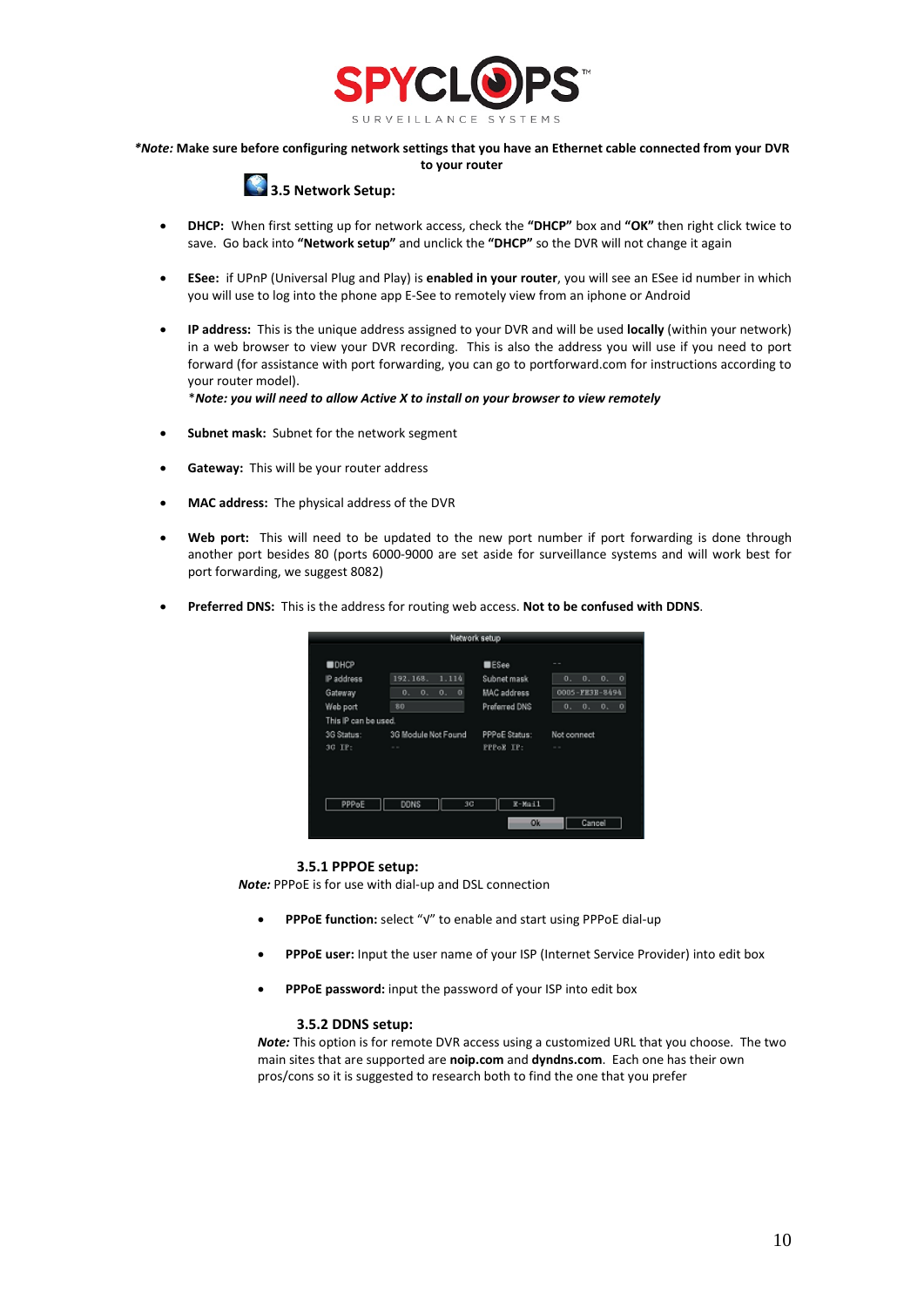

• **DDNS:** Click "√" in check box to enable. Select the dropdown box and choose **noip** or **dyndns**. Input the URL that was assigned to you when you set up your account, and then enter the username and password for your DDNS account. Click **"OK"**. **Don't forget to right click twice to save changes.**

|                      |                     | <b>DDNS</b> setup |
|----------------------|---------------------|-------------------|
| <b>DDNS</b> provider | dyndns.org<br>Ξ     | GEnable           |
| URL                  | test.dyndns.org     |                   |
| Username             | <b>DDNSusername</b> |                   |
| Password             |                     |                   |

#### **3.5.3 E-mail setup:**

- **E-Mail Function:** Select to enable email options
- **SMTP Server:** Do a search for your email provider's SMTP server (ex: plus.smtp.mail.yahoo.com) and enter the full address here
- Port: Enter the port number that is returned from your SMTP server search (ex. Yahoo = 465)
- **Username: Your** email username (full email address)
- **Password:** Your email password
- **Encryption Type:** This information can also be found in your email providers SMTP search
- **Sender, sendee 1, sendee 2: "Sender"** will be your email address and "**Sendee"** will be the email you want the email to go to
- **Subject:** What you want your emails subject line to be
- **Interval:** Select this option if you want an automatic email sent periodically with screenshots in seconds \**Note:* there are 3600 seconds in an hour
- Click "**Test"** to test your email settings

|                             | E-Mail Setup             |        |
|-----------------------------|--------------------------|--------|
| E-Mail Function             | <b>ZiEnable</b>          |        |
| <b>SMTP Server</b>          | plus.smpt.mail.yahoo.com |        |
| Port                        | 465                      |        |
| Username                    | fullEmailAddress         |        |
| Password                    | *******                  |        |
| <b>Encryption Type</b>      | SSL<br>ы                 |        |
| Sender                      | YourEmailAddress         |        |
| Sendee 1                    | RecipientEmail           |        |
| Sendee 2                    |                          |        |
| Subject                     | DVR.<br>Report           |        |
| Interval                    | 5                        | Second |
| <b>E Health Mail Enable</b> |                          |        |
| Health Mail Interval        | 30                       | Minute |
| Test                        | Ok                       | Cancel |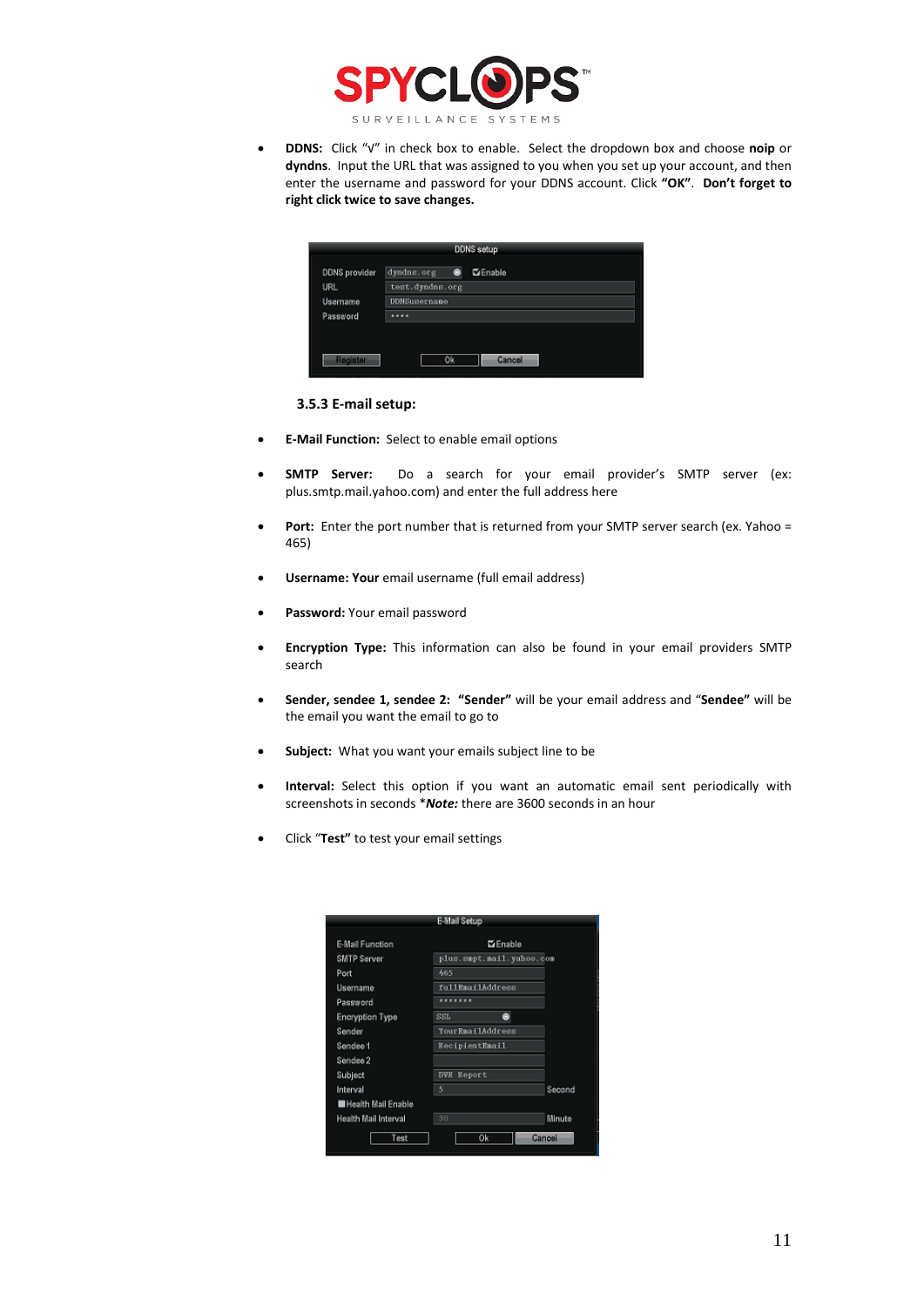

## **3.6 Video detection:**

Select "**Setup"**, select **"System setup"**, select **"Video detection"**

- **Channel:** Choose which camera view you want to set up detection on
- **Sensitivity: C**hoose the right trigger video detection sensitivity. **"Highest"** is **very** sensitive, while **"Lowest"** lets **some** movement occur before recording
- **Detection:** Set this option to alert you if there is **"motion"** on the camera, if there is **"video loss"** (the camera gets unplugged) or **"video Cover" (**if the camera view is covered)
- **Alarm duration:** you can choose the duration for which the alert sounds
- **Area edit:** You can use this option with **"motion"** or **"cover"**.
	- With **"motion"** the recording will start when something moves within the selected area

• With **"cover"** the DVR will insert a black box in the selected area to cover the video in that area  *\*Note:* First right click and select **"Clear all"** then either click each individual box, or you can left click and drag to select an area

• **Alarm:** This Option is not available in current models

- **Buzzer:** When this option is selected, the DVR will sound a buzzer (the duration of which you will select on alarm duration) when it detects **motion**, **loss** or **cover**
- **Email Notice:** An email will be sent as an alert when motion, loss or cover is detected \**Note*: You have to complete the Email setup in **"Network setup"** to enable this option

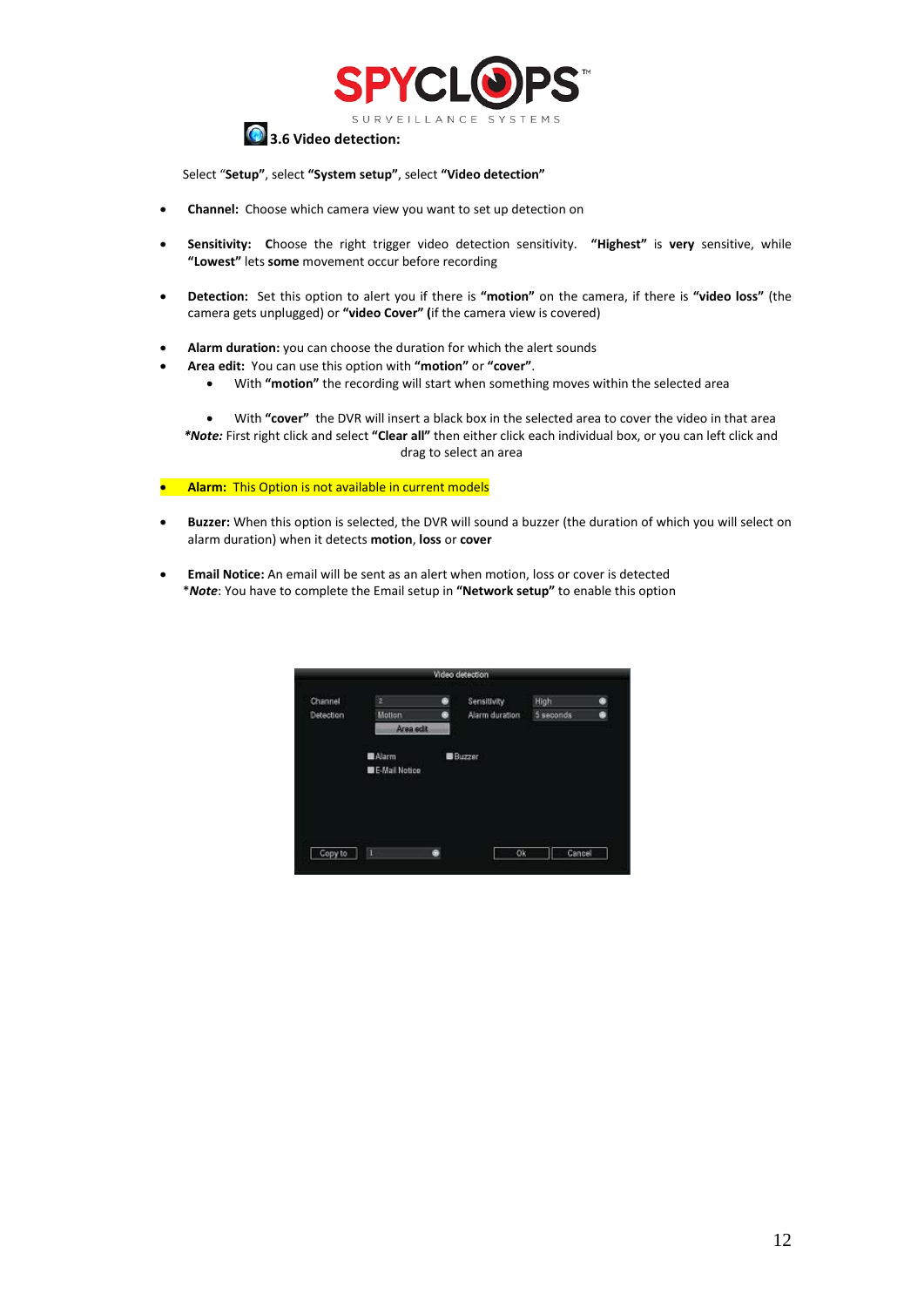



*\*Note: To control the PTZ, You must connect the wires to the RS-45 port on the back of the DVR* 



- **Channel:** Choose which camera view you want to work with
- **Protocol:** Choose the **"protocol"** required for your device. Both protocols require an additional  **RS-485** data cable
- **Device ID:** Assign an ID number to each channel (camera view)
- **Baud rate:** We suggest using a **"baud rate"** no higher than 9600 to avoid errors. Please refer to your cameras specifications for the **baud rate** that is best for your device
- **Tour position list:** This is where you set up each camera **"tour"**. First, highlight the line in which you want to add your preset, then click the box with the question mark. Use this box to position the camera to the desired view, then click store. You then need to assign how you want each position to hold by selecting **"keep time"**. If you change a preset, simply click **"update"** after you are done reconfiguring. To delete a preset, highlight the tour you want to delete and click "**remove"**



*\*Note:* You can set up to 32 presets to play back to back

• To run your tour use your mouse and right click to select **"PTZ control"** key then click **"go to"** after checking "√" the **"tour start"** box

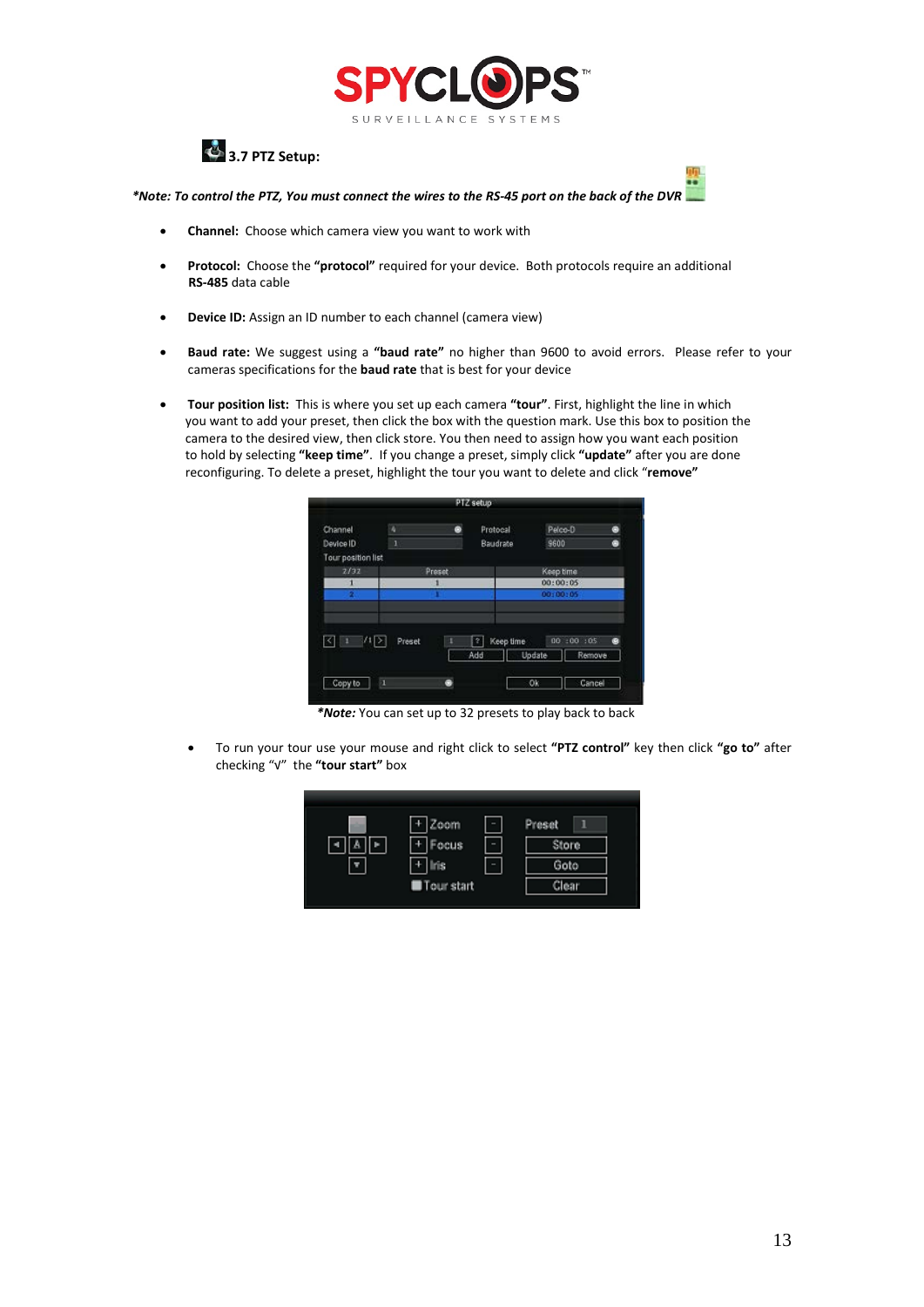

### **4.0 VIDEO INFORMATION**

## **4.1 Video Playback:**

Right click and select **"Video Playback"**, or go to **"setup"**, and then **"video playback"**

- **Channel:** Either choose the channel you want to view, or you can select all channels to view everything that has been recorded and hit **"search"**
- **Record mode:** choose the record mode by clicking the check box
- **Search time:** input the starting and finishing time into edit box
- **Search:** click "**Search**" to begin the corresponding video file searching and show the files. "**Manual"** in **blue, "Time"** recording with **red** color, **"Motion"** recording with **green** color, **"Sensor"** recording with **yellow** color

| Record mode<br>Search time | <b>Manual</b> | <b>D</b><br>2003/07/01 | ⋒  | <b>CriMotion</b><br>$00:00 - 23:59$ |    | <b>G</b> Sensor<br>Search |
|----------------------------|---------------|------------------------|----|-------------------------------------|----|---------------------------|
|                            | 4             | 8                      | 12 | 16                                  | 20 | 24                        |
| 00:00:00                   | ◉             | Playback               |    |                                     |    |                           |

- **Playback:** After selecting the desired viewing time, select **"Playback"** to play recording
- **Playback toolbar:** "**Play"** playback the recording. "**Pause"** to pause the recording "**Fast forward" h** fast forward 2x, 4x or 8x the speed, "skip forward" **A** skip ahead 10%, "skip back" **A** skip back 10%. To minimize the toolbar, click the **blue box** in the upper right hand corner

| eo nlavback. |  |
|--------------|--|
|              |  |
|              |  |

• **Exit playback**: click **"ESC"** to exit the playback video or exit to video playback search box.



### **4.2 Video Backup**

Click "**Setup"**, select **"Video backup"**

- **Channel: C**hoose the channel/ channels you need backed up
- **Record mode:** Choose the desired record mode by clicking the check box/boxes
- **Search time:** Enter the time in which you would like to pull up and hit **"search"**
- After choosing the needed file from the list box, click **"Backup"** to backup the record or **"Cancel"** for no backup. To backup the recording click **"YES"**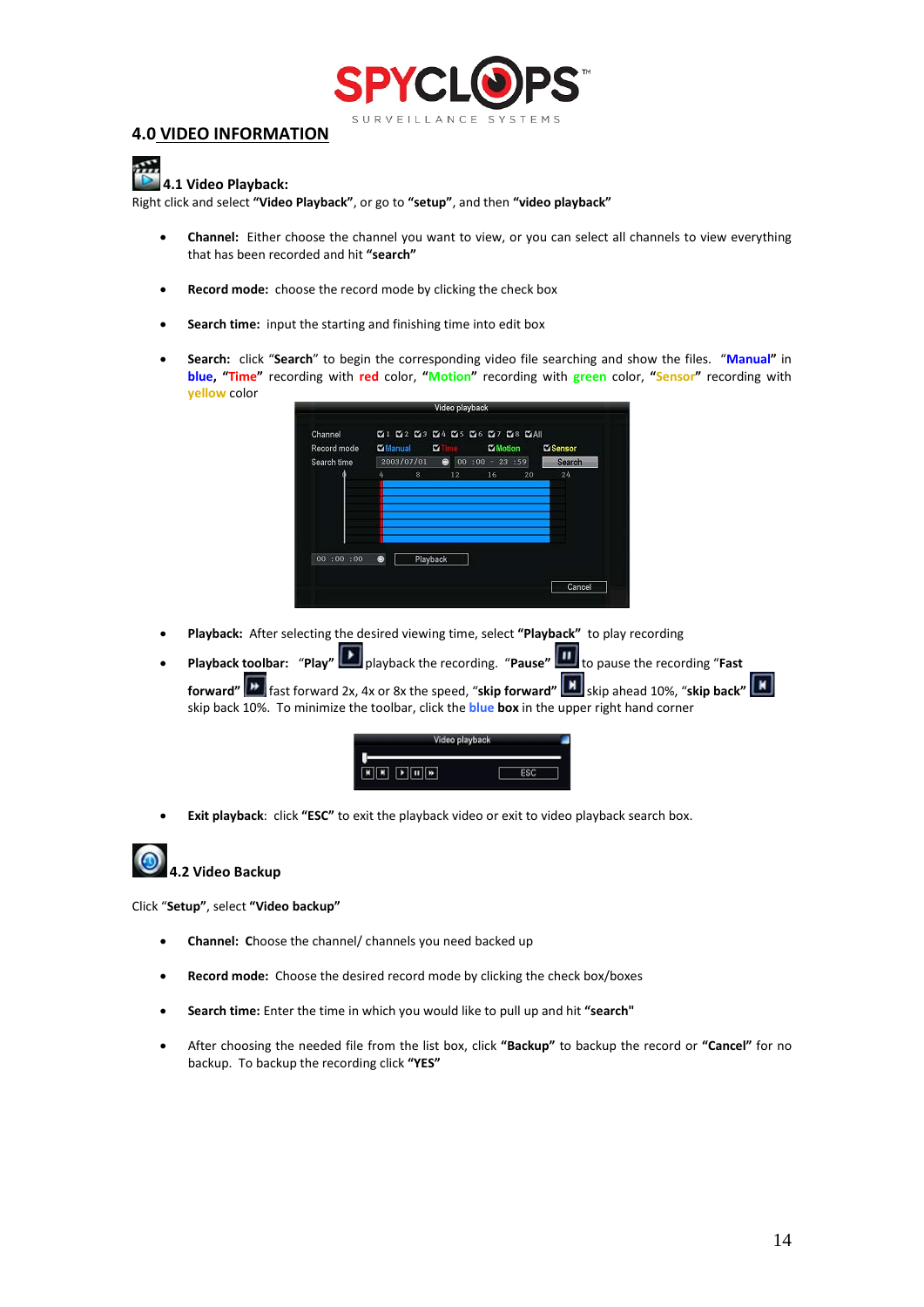

| Search time | Record mode | Gildanual<br>2003/07/01 | <b>Ci</b> Time<br>00 | <b>C</b> eliletion<br>$23 - 159$<br>.00 | <b>CaSensor</b> | Search      |
|-------------|-------------|-------------------------|----------------------|-----------------------------------------|-----------------|-------------|
| ID          | Channel     | Mode                    | <b>Begin time</b>    | End time                                | Duration        | Size        |
| 1           | B           | Manual                  | 22:00:00             | 22:14:35                                | 00:14:35        | ЭМ          |
| ×           | л           | <b>Manual</b>           | 22:00:00             | $22.14 - 25$                            | $00 - 14 - 35$  | 49          |
|             | n           | Manual                  | 27:00:00             | F2314:35                                | 00-14/35        | <b>74M</b>  |
| w           | s           | Manuel                  | 23:00:00             | 22.14.35                                | 00114135        | ßП          |
| G           |             | Manual                  | 22:00:00             | $22.14 - 35$                            | 00:14:35        | <b>AN</b>   |
| F           |             | Manual                  | $22 - 00 - 00$       | 72:14:35                                | 00:14:35        | <b>5N</b>   |
| ۰           | z           | Manual                  | 22:00:00             | 22114:35                                | 00:14:35        | 51          |
| я           | ٠           | Manual                  | 22:00:00             | 22:14:35                                | 00:14:35        | <b>163N</b> |

## **5.0 SYSTEM**

**5.1 System info:**

- **HDD info:** This shows the model, capacity, amount of data used and status (formatted or unformatted) of all HDD that are installed.
- **System version:** This option shows the device name and model, the serial number, **H**ard**W**are version, **S**oft**W**are version and built time.
- **System log:** Choose the **"Event type"** you wish to view, and input the time period in the **"From time"** and **"Till time"** then click **"Search"**. The log will then display your **log detail**





## **5.2 System logout:**

- **Logout:** Apply for logged in users. After logout, if you want to use the device you need to log back in.
- **System reboot:** it will reboot after "**OK"**
- **Shutdown:** To shut the system down

| Shutdown |  |
|----------|--|
| Logout   |  |
| Reboot   |  |
| Shutdown |  |
|          |  |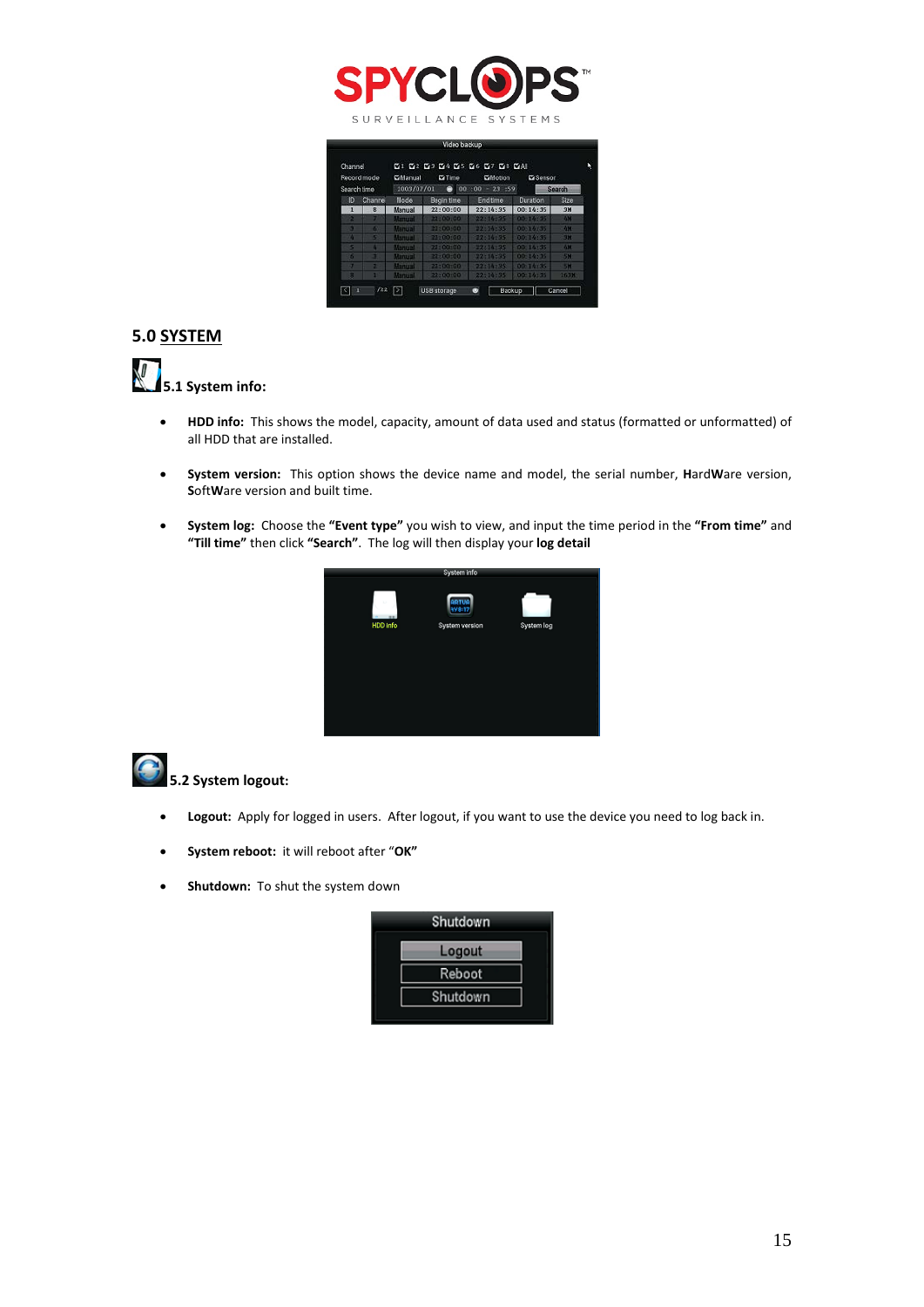

## **6.0 SMARTPHONE ACCESS**

## **5.1 EseeNet+ app:**

- **I-Phone/I-Pad:** For I-Phone or I-Pad users use this link to install Esee Net+ <https://itunes.apple.com/sr/app/eseenet+/id789619158?mt=8>
- **Android:** For Android users, use this link to install Esee Net+ <https://play.google.com/store/apps/details?id=com.ESeyeM>
- To add a device, select the + next to **My Device.**
- Choose IP address or Eseenet ID for **Add Model**.
	- For IP address log in, enter the IP address of the DVR or your DDNS URL if one has been set up. Then enter the **User ID** and **Password** of the DVR, then select the Max channel
	- For Eseenet ID log in, enter the Esee number from your DVR in the **Device ID** space and the username and password of the DVR.

|         | Edit                    |                | <b>Device List</b>        | $\bullet$   | Edit                    |               | <b>Device List</b> |             |
|---------|-------------------------|----------------|---------------------------|-------------|-------------------------|---------------|--------------------|-------------|
|         | Add Model:              | IP Adress      | Eseenet ID                |             | 20                      | My device     |                    |             |
|         | Device Gro              |                | My device                 |             |                         |               |                    |             |
|         | Name:                   |                |                           | 瀛           |                         |               |                    |             |
| ESEENET | Device ID:              |                |                           | 翻           |                         |               |                    |             |
|         | User ID:                |                |                           |             |                         |               |                    |             |
|         | Password:               |                |                           |             |                         |               |                    |             |
|         | Max Chann               | $\overline{4}$ | 16 24<br>$\boldsymbol{8}$ | 32          |                         |               |                    |             |
|         |                         |                |                           |             |                         |               |                    |             |
|         | OK                      |                | Cancel                    |             |                         |               |                    |             |
|         | ≣<br><b>Device List</b> | ര<br>PlayBack  | File Manage               | 000<br>More | ≣<br><b>Device List</b> | ര<br>PlayBack | File Manage        | 000<br>More |

- For remote viewing of recorded video, select the **Playback** icon at the bottom of the **Device List** page.
- You can select your camera, channel, and recording mode and search.

| PlayBack                                        | Hide                         | Hide<br>PlayBack                                             |                        |               |                                                              | Hide<br><b>PlayBack</b>     |  |
|-------------------------------------------------|------------------------------|--------------------------------------------------------------|------------------------|---------------|--------------------------------------------------------------|-----------------------------|--|
| <b>Search Settings</b>                          |                              | <b>Search Settings</b>                                       |                        |               | <b>Search Settings</b>                                       |                             |  |
| 2014-08-05                                      |                              |                                                              | 2014-08-05             |               | 2014-08-05                                                   |                             |  |
| To<br>00:00                                     | 23:59                        | 00:00                                                        | To                     | 23:59         | 00:02                                                        | To<br>23:59                 |  |
| inside                                          | Channel 1                    | home                                                         |                        | Channel 3     | home.                                                        | Channel 3                   |  |
| All Video                                       | Search                       | All Video                                                    |                        | Search        | Motion                                                       | Search                      |  |
| house                                           |                              |                                                              | Channel 1<br>Channel 2 |               |                                                              | All Video<br>Manual         |  |
| outside<br>inside                               |                              | Channel 3<br>Channel 4                                       |                        |               | Schedule<br>Motion<br>Alarm                                  |                             |  |
|                                                 |                              |                                                              |                        |               |                                                              |                             |  |
| $\equiv$<br>◑<br>Device List<br><b>PlayBack</b> | 0.0.0<br>File Manage<br>More | 亖<br>$\boldsymbol{\omega}$<br>Device List<br><b>PlayBack</b> | File Manage            | 0.0.0<br>More | ≣<br>$\boldsymbol{\Omega}$<br>Device List<br><b>PlayBack</b> | 0000<br>File Manage<br>More |  |